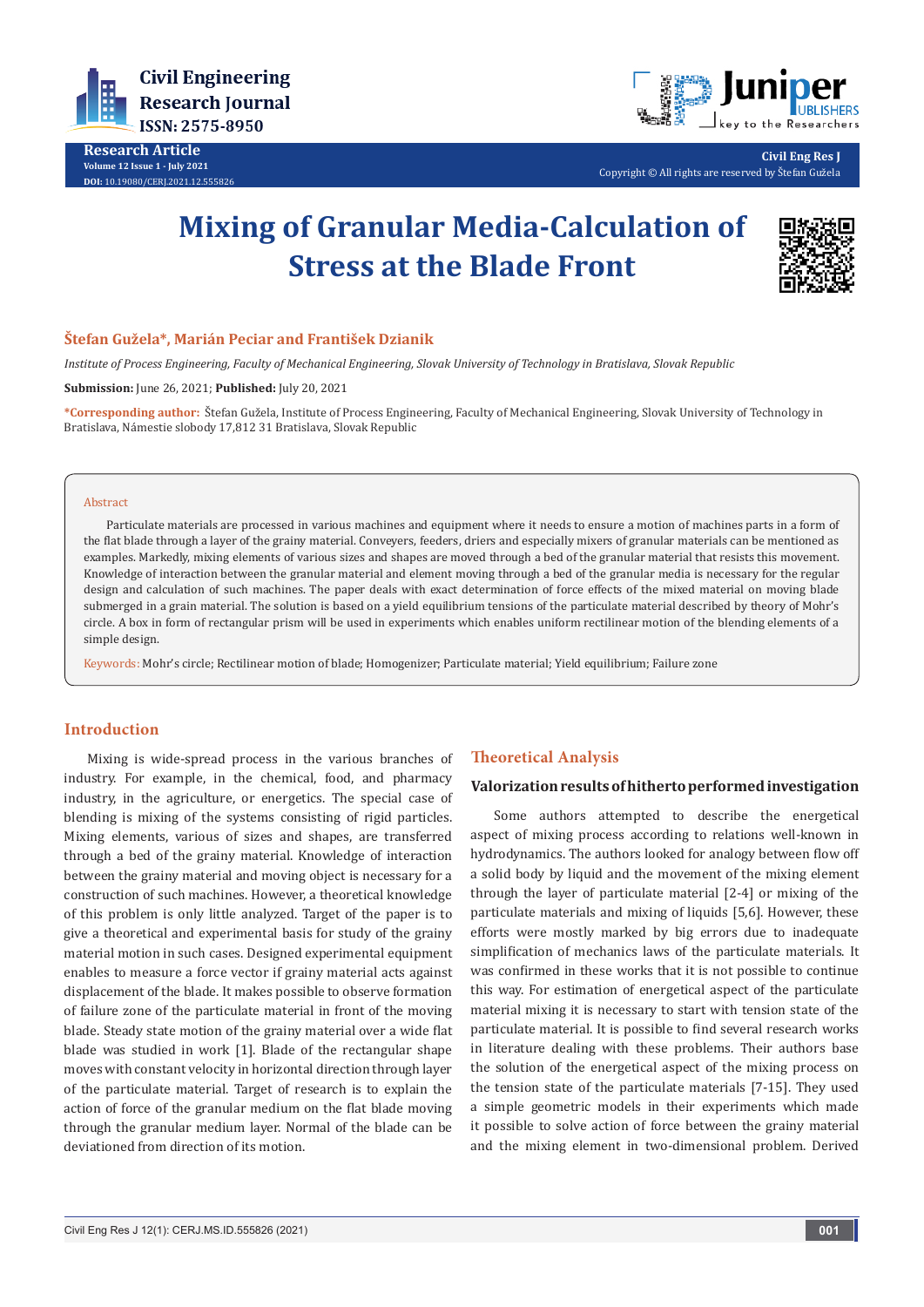functions, containing an influence of internal and external angles of friction of the particulate material, are complicated also for design of the mixing elements of simply form. Their determination assumes that the material is in the yield equilibrium. This state may be described by the theory of Mohr's circle. Based on the works mentioned above, it is possible to draw several conclusions. Region of the failure zone forms in front of the moving blade through a layer of the granular media (Figure 1). A course of the slip lines is possible to determine by the theory of Mohr's circle in this region. Then, a force acting on the blade can be estimated by form of the slip lines. This force is very important for calculation of the blender input power. The force acting on the blade depends on the form and the size of the plastic zone.

The form and the size of the failure zone depends especially on mechanical-physical properties of the grainy material (namely on internal( $\varphi$ <sub>i</sub>) and external( $\varphi$ ) angles of friction of the particulate material), geometric dimensions of the blade and depth of the blade immersion (*z*) in a batch. In these works, it was investigated that bulk density( $\rho_s$ ), internal( $\varphi_i$ ) and external( $\varphi$ ) angles of the friction of the particulate material belong among the most important parameters characterizing grainy material. Theoretical studies and experimental results proved that the internal $(\varphi_i)$  and external( $\varphi$ ) angles of the friction are at movement of the granular media markedly assert, and hence it is not possible to ignore them, which is declared by some authors.



**Analytical calculation of a stress acting on the blade**



Theoretical determination of the stress acting on blade was performed for a following case. The blade of rectangular shape is situated so that its shorter edge( $B$ ) is vertical and perpendicular to a horizontal plane (Figure 1). The blade width(*L*)is considerably

bigger than its height(*B*). Problem is to define a relationship for calculation of the normal stress component(s<sub>n</sub>) acting on the blade front (Figure 2) (Figure 2b). The stress distribution between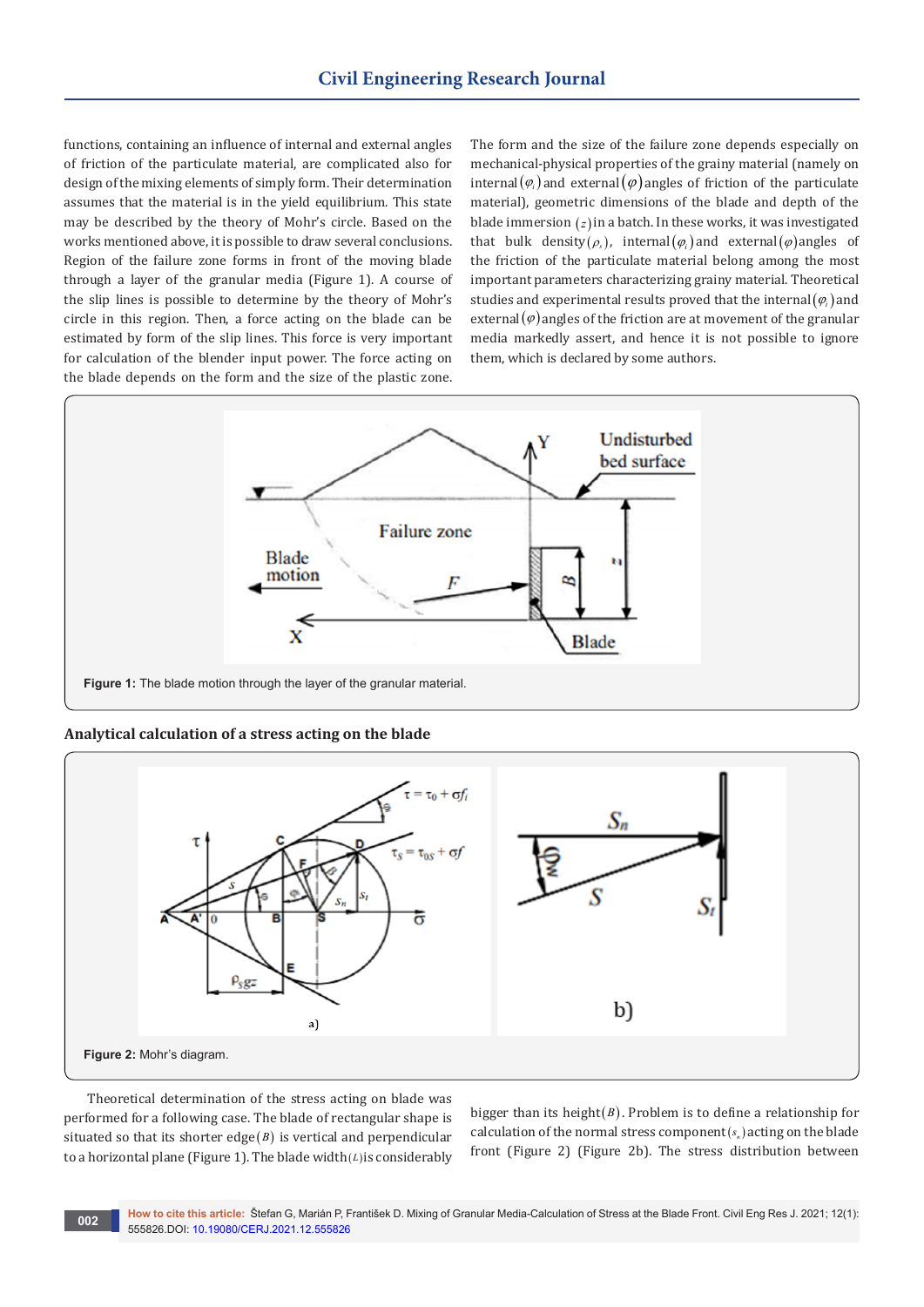the mixing element and cohesion particulate material is simply plotted by Mohr's circle (Figure 2a). In this case the circle is Mohr's circle of stresses, the straight-line OS is an axis of normal

stresses  $\sigma$  and the straight line, perpendicular to the line OS and passing through point 0, is the axis of tangential stresses  $\tau$ .



For triangle BSC, at the identity  $tg(\varphi_i) = f_i$ , it is possible to write:

$$
SC = SD = \frac{BC}{\cos(\varphi_i)} = (r_0 + \rho_s gztg(\varphi_i))\frac{1}{\cos(\varphi_i)} (1)
$$

and from triangle SA'F follows that:

$$
SF = A'S\sin(\varphi) = \left[\rho_s gz \left(1 + \left(tg(\varphi_i)\right)^2\right) + \tau_0 tg(\varphi_i) + \frac{\tau_{0s}}{tg(\varphi)}\right] \sin(\varphi) \tag{2}
$$

where  $\varphi$ <sub>*i*</sub> is the angle of internal friction of the granular material and  $\varphi$  is the angle of external friction between the granular material and the blade surface. It is possible to suppose an identity  $\varphi_w = \varphi$  for the larger ratios of  $z'_R \ge 2.5$ , see experimental work [1].

If the angle  $\angle$ *SDF* is designated by  $\beta$  then:

$$
\sin(\beta) = \frac{\text{SF}}{\text{SD}} = \frac{\left[\rho_s g z \left(1 + \left(\text{tg}(\varphi_i)\right)^2\right) + \tau_0 \text{tg}(\varphi_i) + \frac{\tau_{0s}}{\text{tg}(\varphi)}\right] \sin(\varphi)}{\left[\tau_0 + \rho_s g z \text{tg}(\varphi_i)\right] \frac{1}{\cos(\varphi_i)}} \tag{3}
$$

and:

$$
\beta = \arcsin\left[\frac{\left[\rho_s g z \left(1 + \left(\text{tg}(\varphi_i)\right)^2\right) + \tau_0 \text{tg}(\varphi_i) + \frac{\tau_{0s}}{\text{tg}(\varphi)}\right] \sin(\varphi)}{\left[\tau_0 + \rho_s g z \text{tg}(\varphi_i)\right] \frac{1}{\cos(\varphi_i)}}\right](4)
$$

Eq. (4) it is possible to rewrite by goniometric function:

$$
\left(1+\left(\text{tg}\left(\varphi_{i}\right)\right)^{2}\right)=\frac{1}{\left(\cos\left(\varphi_{i}\right)\right)^{2}}\tag{5}
$$

in the following form:

$$
\beta = \arcsin \left[ \frac{\left[ \frac{\rho_s gz}{\left( \cos(\varphi_i) \right)^2} + \tau_0 \text{tg}(\varphi_i) + \frac{\tau_{0s}}{\text{tg}(\varphi)} \right] \sin(\varphi)}{\left[ \frac{\rho_s gz}{\left( \cos(\varphi_i) \right)^2} + \frac{\tau_0}{\sin(\varphi_i) \cos(\varphi_i)} \right] \sin(\varphi_i)} \right] (6)
$$

The stress s in the Mohr's diagram (Figure 2a) specifies the stress acting on the blade front. The values of the normal $(s_n)$  and

tangential stress $(s<sub>i</sub>)$  acting on the blade (Figure 2b) are given by point  $D$  in the Mohr's diagram (Figure 2a). For calculation of the normal stress component( $s_n$ ), the first it is needed to determine a relationship for the calculation stress *s*, that is possible to write in the following form, see (Figure 2a):

$$
s = A'D = A'F + FD
$$
 (7)

Abscissa size A'F can be determined from triangle A'FS , then:

$$
AF = A'S\cos(\varphi) = \left[\rho_s gz \left(1 + \left(tg(\varphi_i)\right)^2\right) + \tau_0 tg(\varphi_i) + \frac{\tau_{0s}}{tg(\varphi)}\right] \cos(\varphi) \tag{8}
$$

and abscissa size FD from the triangle FDS:

$$
\text{FD} = \text{SD}\cos(\beta) = \left( \left( \tau_0 + \rho_s \text{grtg}(\varphi_i) \right) \frac{1}{\cos(\varphi_i)} \right) \cos(\beta) \tag{9}
$$

Combining (8), (9) and (7) we obtain the relationship for the calculation stress *s*:

$$
s = \left[\rho_s gz \left(1 + \left(\text{tg}(\varphi_i)\right)^2\right) + \tau_0 \text{tg}(\varphi_i) + \frac{\tau_{0s}}{\text{tg}(\varphi)}\right] \cos(\varphi)
$$

$$
+ \left(\left(\tau_0 + \rho_s gz \text{tg}(\varphi_i)\right) \frac{1}{\cos(\varphi_i)}\right) \cos(\beta) \tag{10}
$$

Modification of the relationship (10) by the relationship (5) gives the next relation for the calculation of stress *s* acting on the front of the blade (Figure 2b):

$$
s = \frac{\rho_s g z}{\left(\cos(\varphi_i)\right)^2} \left[\cos(\varphi) + \sin(\varphi_i)\cos(\beta)\right] +
$$

$$
\frac{\tau_0}{\cos(\varphi_i)} \left[\sin(\varphi_i)\cos(\varphi) + \cos(\beta)\right] + \frac{\tau_{0s}\left(\cos(\varphi)\right)^2}{\sin(\varphi)} \tag{11}
$$

The normal stress  $(s_n)$  acting on the blade is expressed by function:

$$
S_n = s \cos(\varphi) \ (12)
$$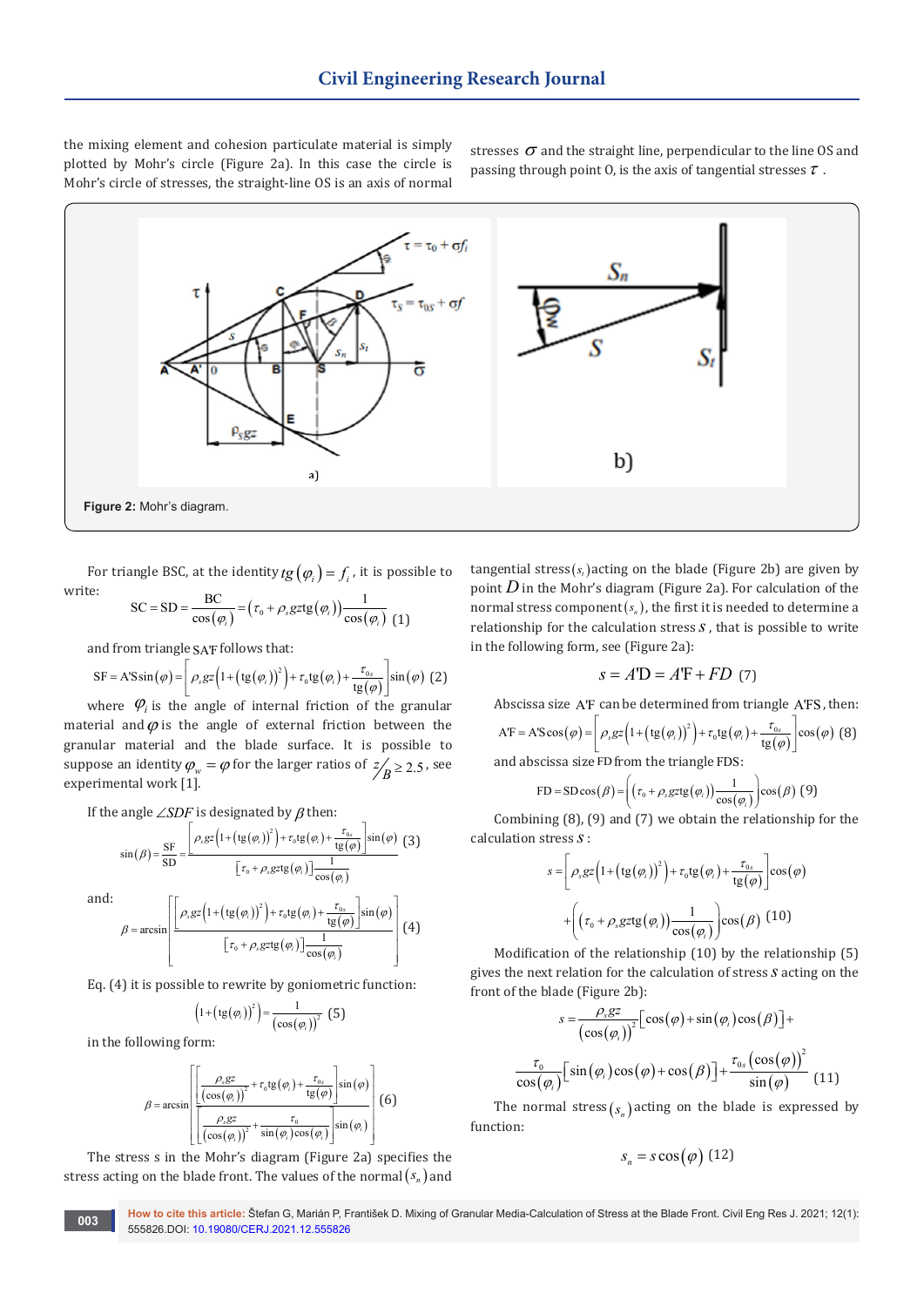Substituting (11) to (12), we obtain relationship for calculation of the normal component of the stress  $(s_n)$  acting on the front of the blade:

$$
S_n = \left[ \frac{\rho_s g z}{\left( \cos(\varphi_i) \right)^2} \left[ \cos(\varphi) + \sin(\varphi_i) \cos(\beta) \right] + \cdots \right]
$$

$$
\frac{\tau_0}{\cos(\varphi_i)}\Big[\sin(\varphi_i)\cos(\varphi)+\cos(\beta)\Big]+\frac{\tau_{0s}\big(\cos(\varphi)\big)^2}{\sin(\varphi)}\Big]\cos(\varphi)\big(13\big)
$$

These relationships were derived for the cohesion particulate

 $=\left[\frac{\rho_s gz}{\left(\cos(\varphi_i)\right)^2}\left[\cos(\varphi) + \sin(\varphi_i)\cos(\beta)\right] + \right]$  is cohesionless particulate material where between the particulate material and the surface of the blade are only the friction bonds. neglect. Let's to consider a case where  $\tau_0 = 0$  and  $\tau_{0s} = 0$  (Figure 3). It  $s_n = \frac{\rho_s gz}{\frac{\rho_s \left( \cos(\varphi) + \sin(\varphi) \cos(\varphi) \right)}{\rho_s}} [\cos(\varphi) + \sin(\varphi) \cos(\varphi)] + \frac{\cos(\varphi)}{\rho_s}$  is cohesionless particulate material v material and for the adhesive forces between the particulate material and the surface of the blade which is not possible to is cohesionless particulate material where between the particulate Then the relationships (6) and (13) will be simplified into the form of the relations (14) and (15). The relationship for calculation of the angle  $\beta$  will be:



$$
\beta = \arcsin\left(\frac{\sin(\varphi)}{\sin(\varphi_i)}\right)
$$
(14)

and the relationship for calculation of the normal stress component $(s_n)$  will be:

$$
s_n = \frac{\rho_s g z}{\left(\cos(\varphi_i)\right)^2} \left[\cos(\varphi) + \sin(\varphi_i)\cos(\beta)\right] \cos(\varphi) \tag{15}
$$

By substituting the relation (14) into relation (15), we obtain a relation for calculation of the normal stress component  $(s_n)$ acting on the blade front (Figure 2b):

$$
s_n = \frac{\rho_s gz}{(\cos(\varphi_i))^2} \left[ \cos(\varphi) + \sin(\varphi_i) \cos\left(\arcsin\left(\frac{\sin(\varphi_i)}{\sin(\varphi_i)}\right)\right) \right] \cos(\varphi) \tag{16}
$$

Dividing the stress  $s_n$  by the bulk density( $\rho_s$ ), acceleration due to gravity  $(g)$  and depth $(z)$  we obtain finally a dimensionless function. This function which depends only on the angles of internal( $\varphi$ <sub>*i*</sub>) and external friction( $\varphi$ ) was marked as  $K_{\alpha}$  and it is given by the following expression:

$$
K_M = \frac{s_n}{\rho_s g z} = \left[ \cos(\varphi) + \sin(\varphi_i) \cos\left(\arcsin\left(\frac{\sin(\varphi)}{\sin(\varphi_i)}\right)\right) \right] \frac{\cos(\varphi)}{\left(\cos(\varphi_i)\right)^2} (17)
$$

Dependence of  $K_M$  on the angle of internal friction( $\varphi_i$ ) for various angles of external friction $(\varphi)$  is plotted in (Figure 4). This graph simplifies the specification of  $K_{\mu}$ .

## **Influence of the angle of blade inclination**

The relationship (13) was derived for the rectilinear motion of the blade. Shorter edge of the blade was perpendicular to direction of its motion and a plastic zone was formed in front of the blade

(Figure 5). The shape and size of plastic zone significantly affects the force acting on moving blade through layer of particulate material. Shear zone in front of the blade (Figure 6) rises with angles of internal friction( $\varphi$ <sub>*i*</sub>) and external friction( $\varphi$ ). The influence of the angle of internal friction( $\varphi$ ) is possible to follow in (Figures. 6 (a, b, c)) at constant value of the angle of external friction( $\varphi$ ). The angle of internal friction( $\varphi$ <sub>i</sub>) influences the angle at which the slip lines are intersecting. A region of the shear zone rises with the angle of internal friction( $\varphi$ <sub>i</sub>). The angle of external friction( $\varphi$ ) influences the Rankins zone shape and also additional regions. The region of shear zone rises again with the angle of external friction( $\varphi$ ) (Figures. 6 (d, e, f)).

The influence of angle of the blade inclination  $\alpha$  ) towards the horizontal plane (Figure 7) on forming of the shear zone is also significant. Inclination of the blade normal towards a vector of its motion is changed with variation of the angle of blade inclination. As well as the angle of external friction( $\varphi$ ) could be the significant parameter affecting mutual action of the blade and the granular material. All regions of the shear zone are changing (Figure 8) with gradual rising value of the blade inclination  $(\alpha)$ . It follows that the force needed for move of the blade through a layer of the granular material must also change. We will try to explain this fact.

The value of the normal stress component  $s_n$  acting on front of the blade can be calculated by relationship (13). On the basis of experimental measurements, it was obtained that magnitude of the horizontal component of the force $(H)$  decreases with increasing value of angle of the blade inclination( $\alpha$ ) at the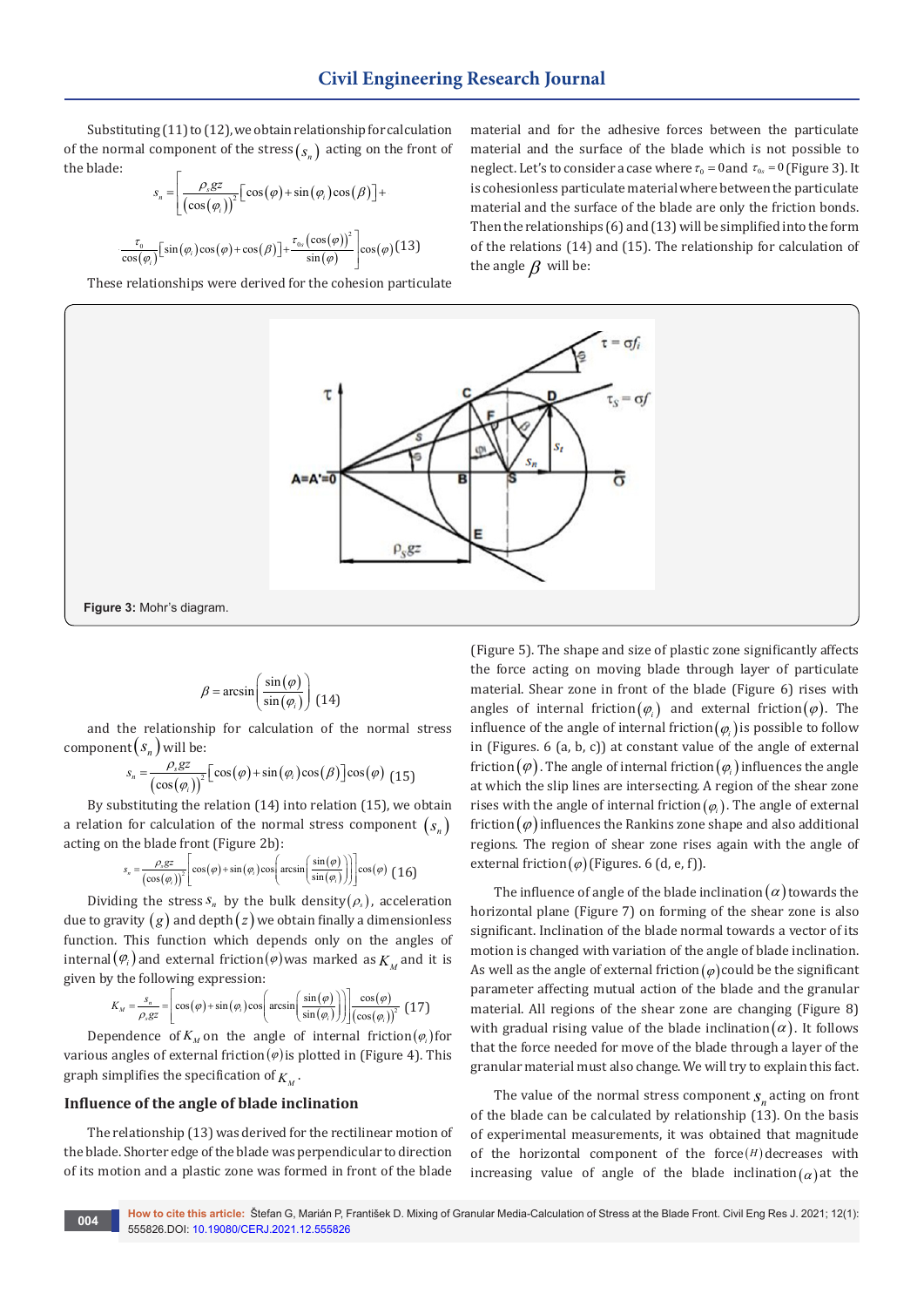constant height of the blade in projection( $B$ )(Figure 9). This means that when the blade is inclined under the angle  $\alpha < 90^\circ$ , then the value of the horizontal force  $\left( H_{\scriptscriptstyle (a\!\gg\! W)}\right)$  is bigger than the value of the force(*H*) for  $\alpha = 90^\circ$ . On the contrary, when the blade is inclined under the angle  $\alpha > 90^\circ$ , then the value of the horizontal force  $\left( H_{a\rightarrow\infty}\right)$  *H* is smaller than the value of the force *(H)* for  $\alpha = 90^{\circ}$ . Generally, it is possible to suppose that total force $(F)$  is diverted from the normal of the blade by external angle of the friction  $(\varphi)$ 

. For various angles of the blade inclination  $(\alpha)$  it is necessary to consider an orientation of the total force  $(F)$  acting on the blade. Orientation of the resistance force $(F)$ , as is plotted in (Figure 10), was determined by experimental measurements [1]. The horizontal force(*H*), or  $H_{(a\rightarrow 90)}$ , or  $H_{(a\rightarrow 90)}$ , necessary to the movement of the blade through the granular material, was estimated by the resistance force(*<sup>F</sup>* )(Figure 10).



**Figure 4:** Dependence of  $K_M$  on angle of internal friction( $\varphi_i$ ) for cohesionless particulate material. Parameter of curves is angle of external friction  $(\varphi)$ .



Value of the stress  $S_n$  is calculated by the relationship (13). The horizontal component of the force  $(H)$  acting on the blade plate with length *L* and height *B* for the case of  $\alpha = 90^\circ$  is calculated by the value of the stress  $S_n$ :

$$
H = s_n A = s_n BL = K_M \rho_s g z BL \qquad (18)
$$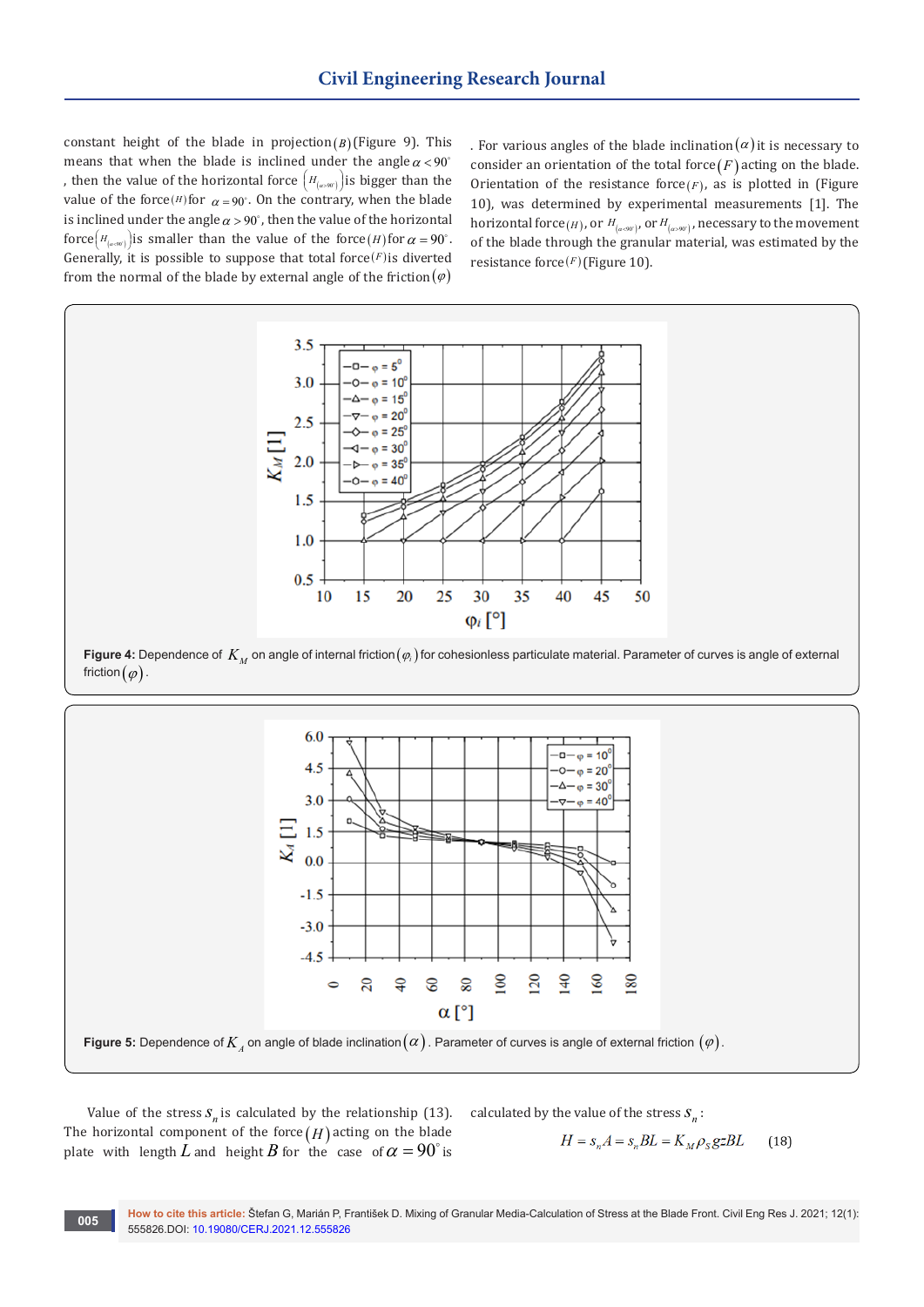

**Figure 6:** Influence of the angles of internal friction  $(\varphi_i)$  and external friction  $(\varphi)$  on shear region in front of the blade  $(B = 40 \text{ mm}, z=80 \text{ mm})$ 



**Figure 7:** Orientation of the blade at the angle  $\alpha < 90^{\circ}$  ,  $\alpha = 90^{\circ}$  , and  $\alpha > 90^{\circ}$  .

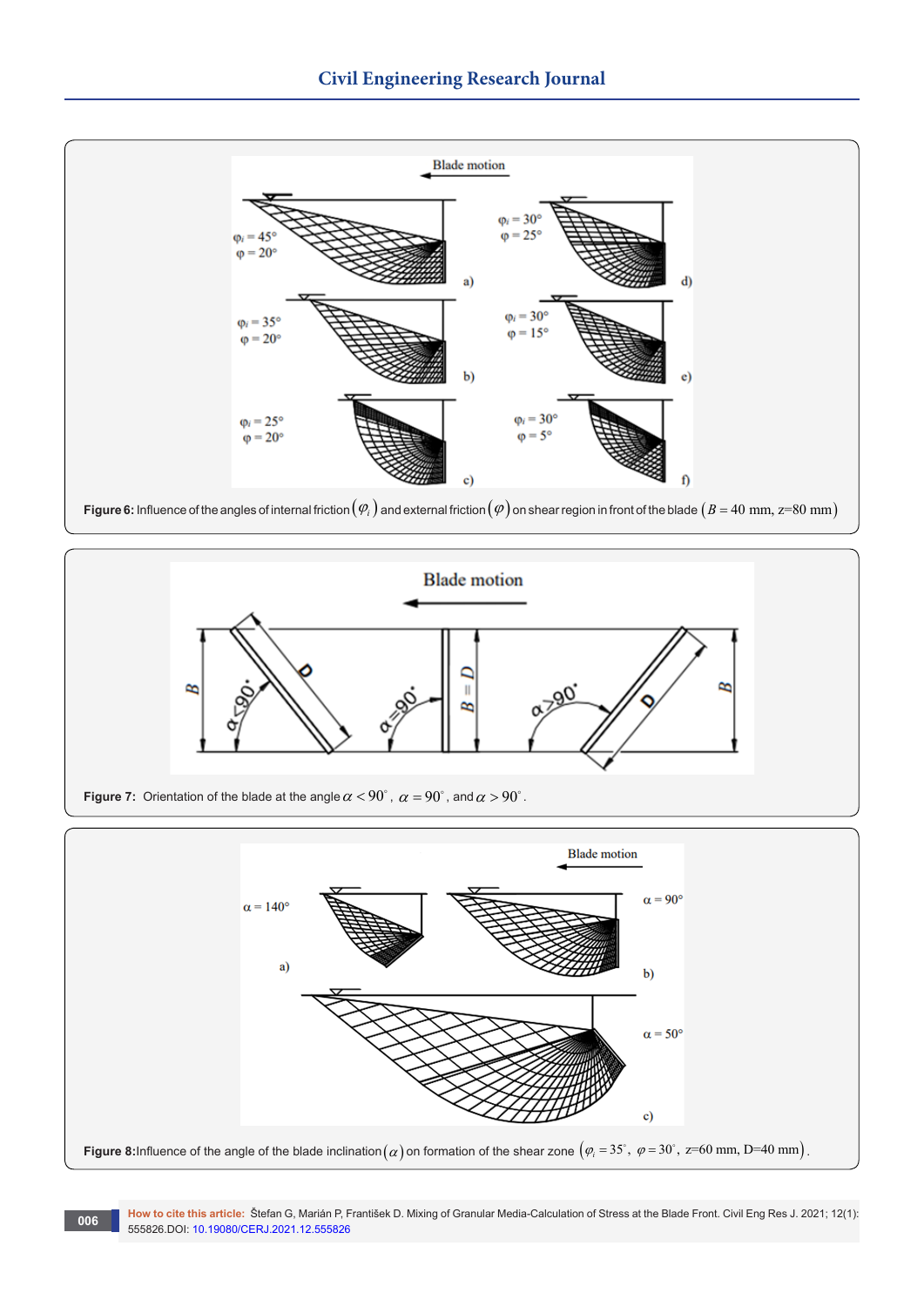

**Figure 9:**Dependence of the dimensionless horizontal component of the force  $(H/(\rho_s.g.B^2.L))$  on the dimension-less immersion of the blade  $\frac{z}{B}$ .





From the balances of the forces (Figure 11) in direction of the blade normal, the following is valid:

$$
\frac{H}{\cos(90-\alpha)} = F\cos(\varphi)
$$
 (19)

expression for a component of the total force in direction x:

$$
H_{\left(\alpha<90^\circ\right)} = F\sin\left(\alpha+\varphi\right) \text{ (20)}
$$

Magnitude of the horizontal component of the force  $\left(H_{(a\rightarrow 0^{\circ})}\right)$ , for a case of the angle of the blade inclination  $\alpha < 90^\circ$ , is given by

Combination of (19) and (20) gives a relationship for calculation of the horizontal component of the force  $\left( H_{\left( a\prec 90^\circ\right)}\right)$ :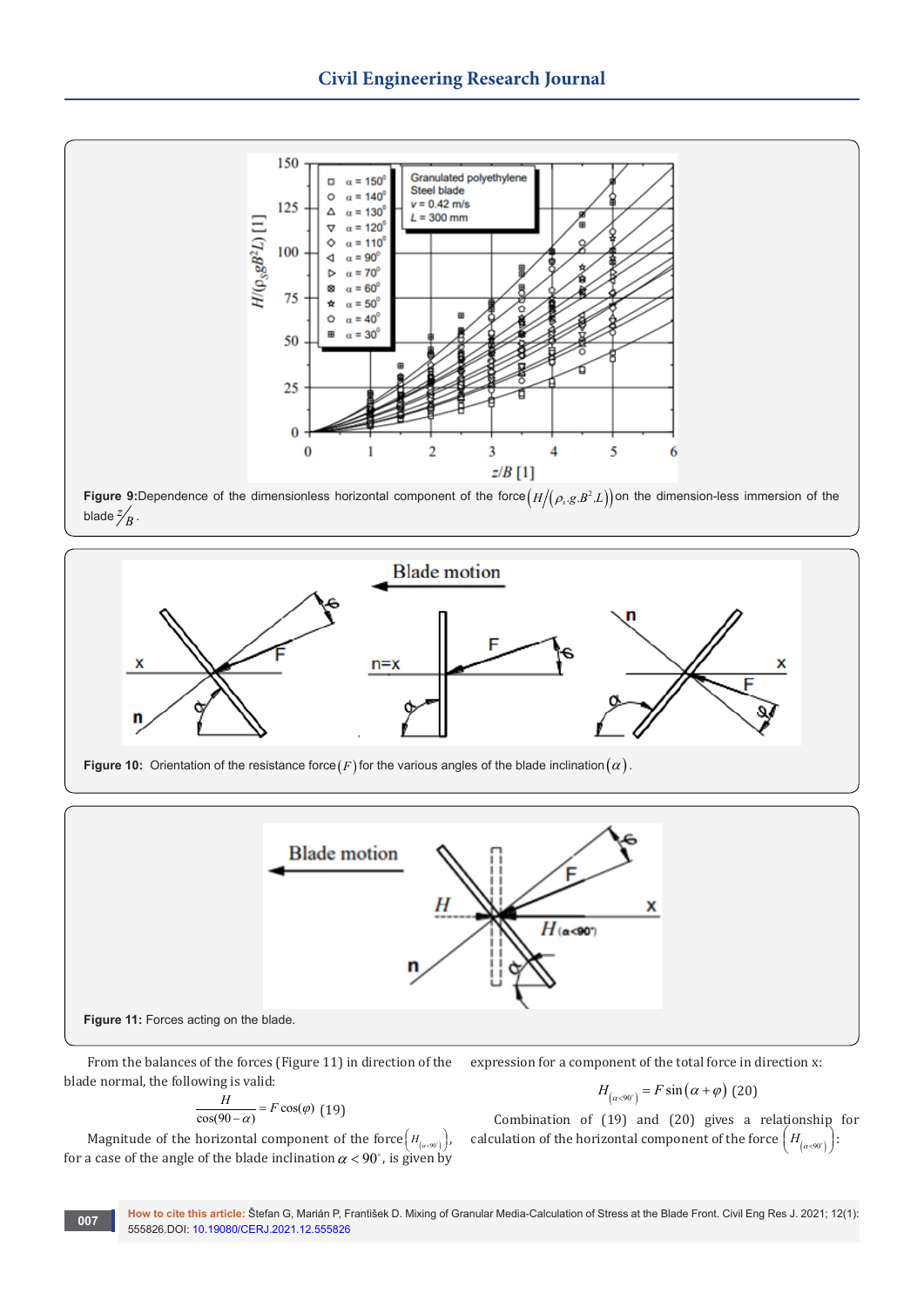$$
H_{\left(\alpha<90^\circ\right)} = \frac{H\sin\left(\alpha+\varphi\right)}{\cos\left(90-\alpha\right)\cos\left(\varphi\right)}\tag{21}
$$

Considering the geometric function  $\cos(90 - \alpha) = \sin(\alpha)$ , the relationship (21) can be rewritten as:

$$
H_{\left(\alpha<90^\circ\right)} = \frac{H\sin\left(\alpha+\varphi\right)}{\sin\left(\alpha\right)\cos\left(\varphi\right)} = HK_{A} \tag{22}
$$

where  $K_A$  is the dimensionless function, whose values depend only on the angle of the blade inclination  $(\alpha)$  and on the angle of the external friction  $(\varphi)$  (Figure 5). This represents the following substitution in relationship (22):

$$
K_A = \frac{\sin(\alpha + \varphi)}{\sin(\alpha)\cos(\varphi)}
$$
 (23)

By the same procedure, it is possible to obtain the same relationship (22) for the angle of the blade inclination  $\alpha > 90^\circ$ . Then we can write for the horizontal component of the force  $\left( H_{\left( \alpha <90^\circ \right)} \right)$  the following relationship:

$$
H_{\left(\alpha > 90^\circ\right)} = H_{\left(\alpha < 90^\circ\right)} = \frac{H\sin\left(\alpha + \varphi\right)}{\sin\left(\alpha\right)\cos\left(\varphi\right)} = HK_A \tag{24}
$$

If we suppose that  $H_{\left(\alpha > 00^{\circ}\right)} = H_{\left(\alpha < 90^{\circ}\right)} = H\left(\alpha\right)$  then from the relationships (24) and (18) we obtain:

$$
H_{(\alpha)} = K_M K_A \rho_S g z B L \quad (25)
$$

By substitution  $K = K_M K_A$  we obtain finally a common expression for calculation of the horizontal component of the force  $H_{(\alpha)}$  for the various cases of the angle of blade inclination ( $\alpha$ ):

$$
H_{(\alpha)} = K \rho_s g z B L \text{ (26)}
$$

Equation (26) may be adapted in the relationship for calculation of the stress  $(s_{n(\alpha)})$  acting on the front of the blade for various cases of the angle of the blade inclination( $\alpha$ ):

$$
s_{n(\alpha)} = \frac{H_{(\alpha)}}{A} = K \rho_S g z \tag{27}
$$

**Conclusion**

The introduction of article deals with available results of the investigation, from those some conclusions were deduced. It was confirmed that for calculation of the energetical aspect of the grainy material mixing it is needed to start from tension state of the particulate material. The bulk density, internal and external angles of the material friction, geometric dimensions of the blade, and depth of the blade immersion belong among the most important parameters characterizing the grainy matters which have an influence on the magnitude of the horizontal component of the force acting on the blade. On the basis of these information's, in this paper, the relationship including the influence of these above-mentioned parameters, was designed. It is written in the part of analytical calculation of the stress acting on the blade. Next

part of the article considers the influence of the blade inclination angle on the form and largeness of the shear zone in front of the moving blade, which significantly affects the magnitude of the force acting on the moving blade through the layer of the particular matters. The given relationship specifies theoretical value of the horizontal component of the force. If this relationship would give a total value of the force horizontal component, so then a ratio of the measured and theoretically calculated values would be close to one. If this ratio differs significantly from the value 1, then a computing model will be dependent on another, so far the unknown parameters. These ideal results will be the basis for formation of the dimensionless arguments by dimensional analysis of the homogenization process. Design of the criterion dependency for the calculation of the dimensionless horizontal component of the force acting on the blending element of the various form and for different types of the grainy material will be main goal of the next research. Knowledge of real force interaction between homogenized material and mixing element facilitates qualified design of the homogenizer drive.

### **Nomenclature**

- $\rm A$  projection of the blade area to the motion direction  $\rm [m^2]$
- $A$  blade area  $[m^2]$
- *B* mixing element height (blade height) [m]
- *B* blade height in projection [m]
- *D* blade height [m]
- F- total force acting on blending element [N]
- *H* horizontal component of the force [N]

 $H_{(a)}$  - horizontal force for the various angle of blade inclination  $[N]$ 

- $H_{(a\rightarrow 0^{\circ})}$  horizontal force for α<90° [N]
- $H_{(a>90°)}$  horizontal force for α>90° [N]
- $K_{\mu}$  dimensionless function [1]
- $K_A$  dimensionless function [1]
- (*L*)- mixing element width (blade width) [m]
- $\alpha$  angle of the blade inclination [°]
- $\beta$  angle [°]
- $\rho$ <sub>s</sub> bulk density of the particulate material [kg.m<sup>-3</sup>]
- $\sigma$  normal stress [Pa]
- $\tau$  shear stress [Pa]

 $\tau_s$  - shear strength between particulate material and construction materials [Pa]